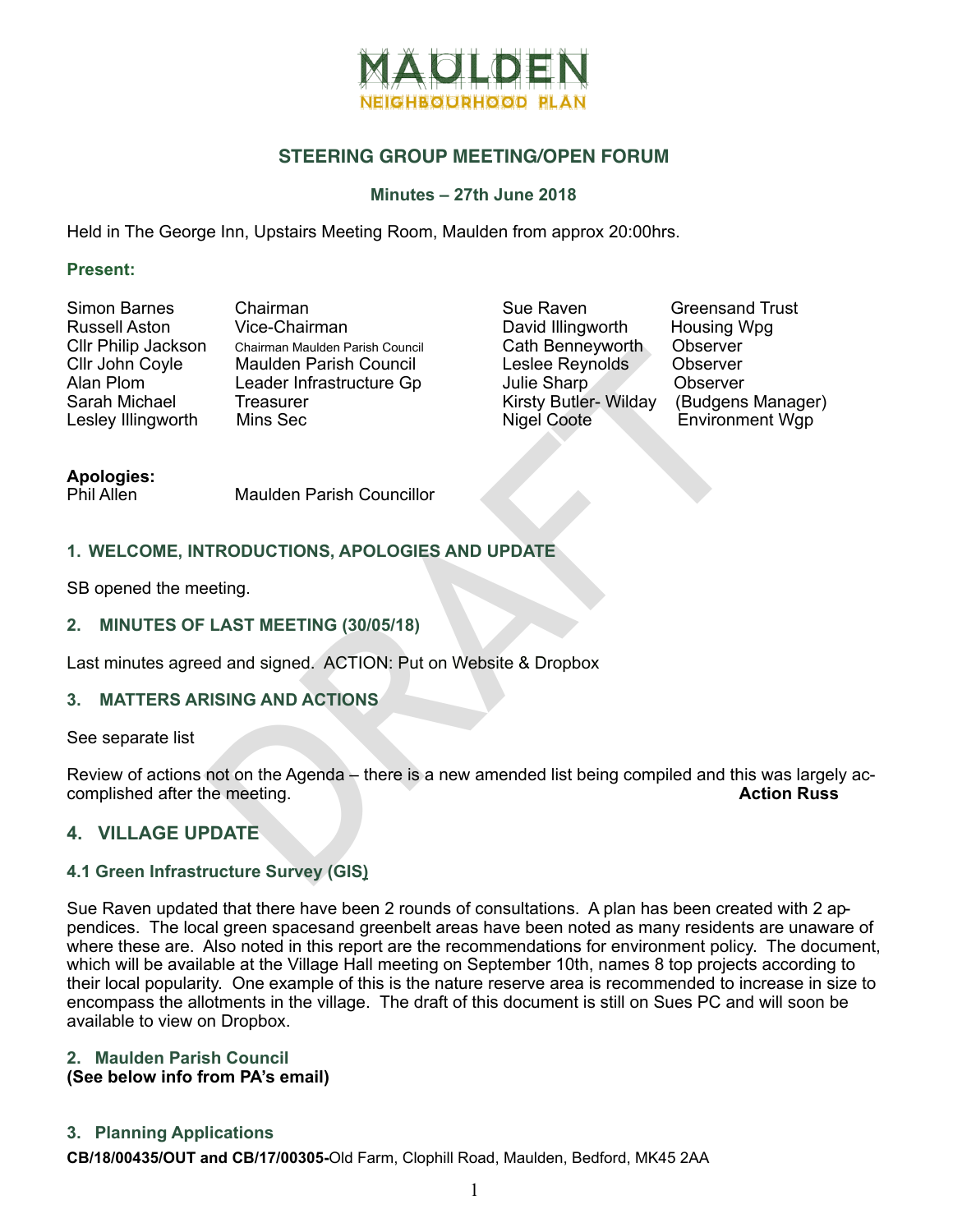Outline application for residential development of up to 49 dwellings (including affordable housing) with access to be considered and all other matters reserve.

No news on new application submitted February 2018. Previous application CB/17/00305/OUT refused in April 2017. Appeal lodged in October 2017. Appeal hearing will take place on 23 August for 1 day at CBC Offices.

#### **CB/17/01156/OUT** – land East of No13 Clophill Road, Maulden

Although application for 14 dwellings was recommended for approval at CBC Development Committee Meeting 31/01/18 no formal decision was issued due to an appeal lodged on 28/01/18, but a "Minded to Refuse" was passed unanimously. No news on detail or date of appeal.

#### **CB/17/03546/OUT** – Land at Clophill Road. Maulden, Bedford.

Outline planning permission for up to 50 dwellings with associated landscaping, open spaces and vehicular and ped estrian access off Clophill Road.

Application refused in October 2017. Appeal lodged on 27/3/18. Appeal hearing will take place on 16 October over 4 days.

#### **CB/17/03937/OUT –** Land South of Limbersey Lane, Maulden

Outline – Erection of 14 Residential Dwellings, 2 x 2 bedroom bungalows, 9 x 4 bedroom detached and 3 x 2 bedroom terraced. Application refused in May 2018.

**CB/18/01385/OUT –** Sandbourne, 24 Clophill Road, Maulden, Bedford. MK45 2AA Outline application for development of up to 42 dwellings. MPC submitted objection. Decision expected in July/August

**CB/17/04032/FULL –** Land at corner of Clophill Road and Green End, Maulden, Application for 5 detached dwelling approved in March 2017 and the land has been purchased by GPS Estates

#### **CB/17/03883/FULL –** Existing Public Car Park, Church Street, Ampthill.

Application for erection of 8 dwellings was refused in December 2017 and appeal lodged. Appeal will take place on 18th July at the Rufus Centre. MPC have submitted an objection in support of ATC.

The resistant Dwellingts, 2 x 2 betroom bungalows, 9 x 4 betroom detached<br>The refused in May 2018.<br>Sandbourne, 24 Clophill Road, Maulden, Bedford. MK45 2AA<br>or development of up to 42 dwellings. MPC submitted objection. Dec There was also discussion around the revised Planning Application in Cobbitts Road – A group is being formed by Cobbitts Road residents to contact CBC. Julie Sharp and Kirsty Butler-Wilday represented the group and were advised to liaise closely with the Parish Council – but to keep the NP committee "in the loop". This is purely because the Parish Council will be able to assist more than the NP.

## **5. Moving forward**

5.1 Prioritising: Discussion about PR and how to engage with the residents of Maulden. Simon was clear that his view is if people are interested then they will engage and if not then energy should not be wasted. Still ongoing interest in engaging the different generations eg by going into local schools and speaking to the children to find out their views. Action to find and upper school representative if possible.

But the focus should be to get the MNP in place as soon as possible – hopefully within 2 years.

5.2 10 Key areas: Help is needed re manpower.

- 1. Engagement of parishioners
- 2. Greensand Trust & BRCC input
- 3. Schools particularly the lower but upper would be good too.
- 4. CBC
- **5.** Confer with other villages where there is a NP in place and glean ideas from them. Of particular interest are the plans in place of Caddington, Wrestlingworth, and Arlesey. **Action: RA will get in touch with the Clerks of those Parishes** to obtain copies of the plans and find out what differ ence the Plan has made to the local development. Seeking ways of creating an effective Plan to achieve the objectives of the Maulden residents. **Action: Russ**
- 6. Potential Developments or sites in Maulden contact and liaison with CBC and possibly developer
- 7. Parish Council liaison
- 8. Churches (2)
- 9. Market Gardener's/allotments
- 10. Budgens